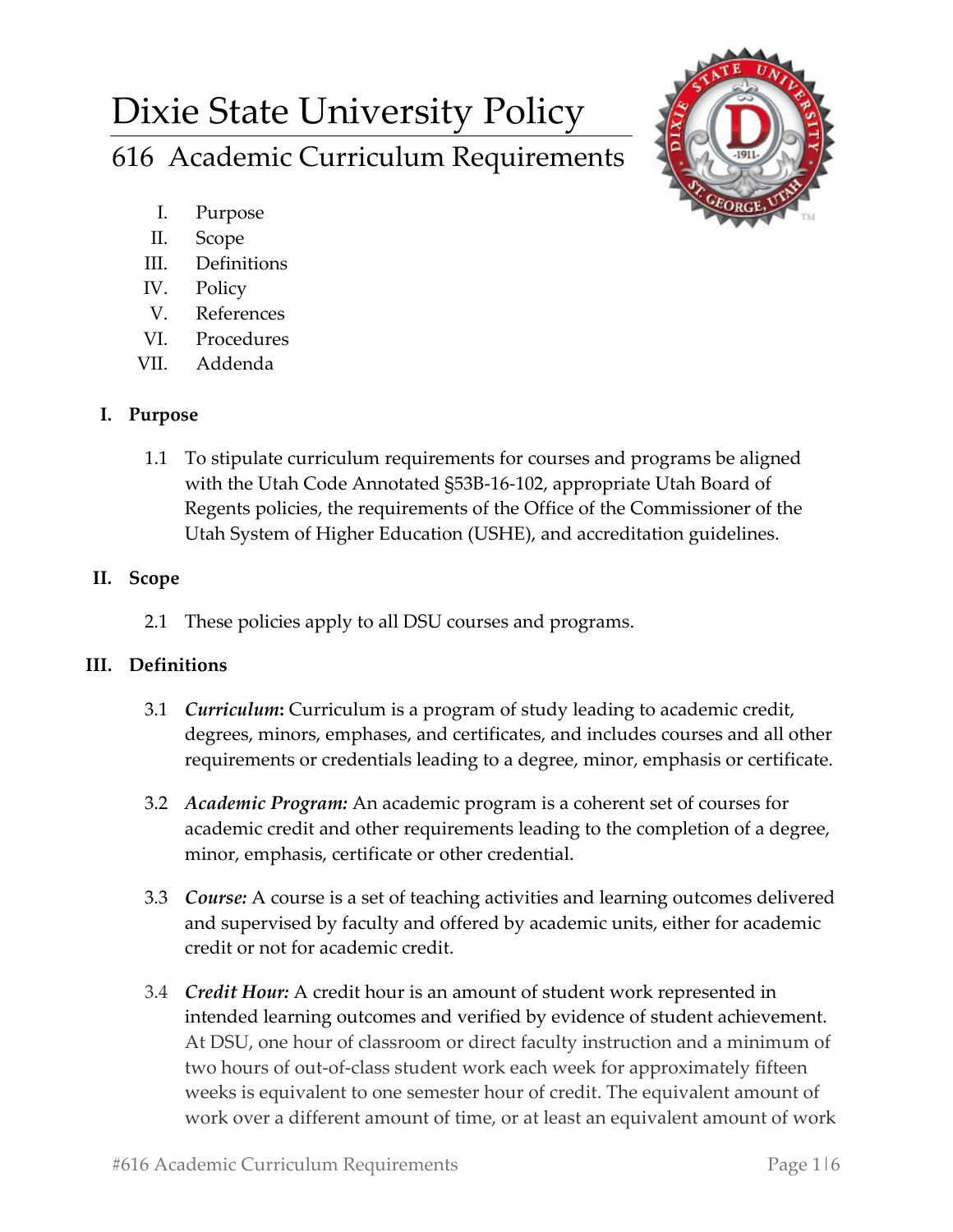for other academic activities, including laboratory work, internships, practica, studio work, and other academic work may also equate to one semester credit hour.

#### **IV. Policy**

- 4.1 Academic Programs
	- 4.1.1 Academic programs include, but are not limited to, the following:
		- 4.1.1.1 Master of Arts or Master of Science (30-36 credits)
		- 4.1.1.2 Bachelor of Arts or Bachelor of Science degree with major (120- 127 credits)
		- 4.1.1.3 Emphasis in a bachelor's degree
		- 4.1.1.4 Minor to be awarded with a bachelor's degree
		- 4.1.1.5 Associate of Arts or Associate of Science degree (60 63 credits)
		- 4.1.1.6 Specialized associate's degree (68 85 credits)
		- 4.1.1.7 Associate of Applied Science degree (63 69 credits)
		- 4.1.1.8 Certificate of Completion (30 or more credits)
		- 4.1.1.9 Certificate of Proficiency (16 29 credits)
			- 4.1.1.9.1 Institutional Certificates of Proficiency of less than 30 credits (including less than 16 credits) may be approved under the auspices of the University (R401.3.1.1).
		- 4.1.1.10 General Education program
		- 4.1.1.11 Institutional requirements
- 4.2 Courses
	- 4.2.1 Course prefixes and numbering will follow Utah Board of Regents policy R470 whenever possible and shall conform to the USHE standardized prefixes and numbering guidelines.
	- 4.2.2 All course descriptions must include a rotation schedule listing the minimum semester when the course will be scheduled. Changes to course rotations do not require approval beyond the department chair.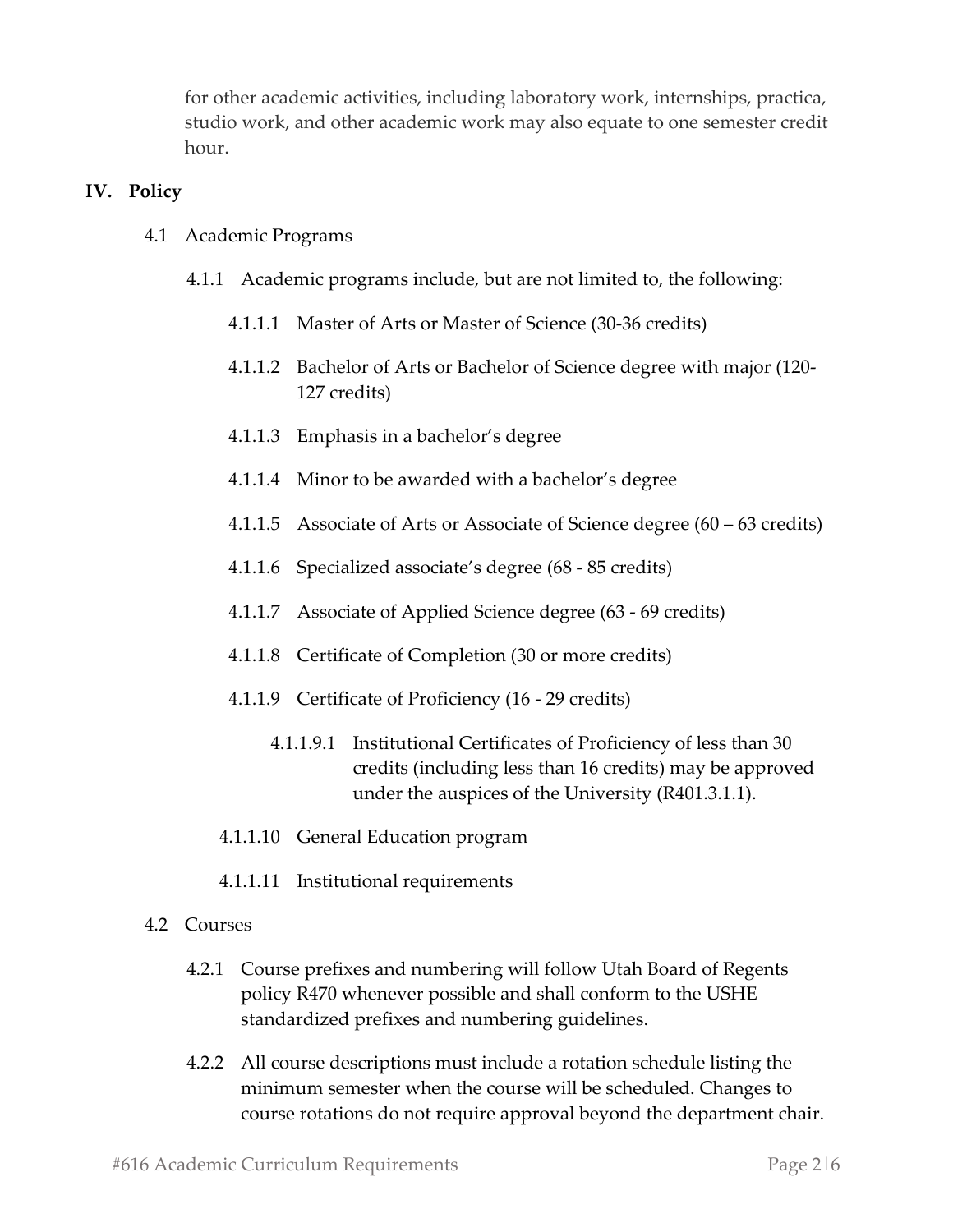- 4.2.2.1 Department chairs are responsible for submitting course changes according to a published annual schedule. Curriculum additions and revisions should receive the approval of the course-offering unit's faculty members before being submitted for further approval.
- 4.2.3 Articulation agreements with other institutions require the consent of the department offering the DSU courses to which external courses or clock hour programs are articulated and the appropriate dean before being submitted for approval by Academic Council.

## 4.3 Credit Hour

- 4.3.1 The academic year is comprised of three terms: Fall, spring, and summer semesters. Fall and spring semesters contain approximately 15 weeks of instruction. Summer semester and other terms are typically shorter, and all contact hours and registration/refund deadlines must be adjusted accordingly to maintain the same standards outlined herein.
- 4.3.2 The calendar for each academic year is approved by Academic Council.
- 4.3.3 Dixie State University complies with the U.S. Department of Education definition of a credit hour as an amount of work represented in intended learning outcomes and verified by evidence of student achievement. One credit hour is an institutionally established equivalency that reasonably approximates at least one of the following:
	- 4.3.3.1 A credit hour approximates not less than one hour of direct faculty instruction and a minimum of two hours of out-of-class student work each week for approximately fifteen weeks, or the equivalent amount of coursework via an alternative time frame or modality, to culminate in not less than 45 total hours of student contact and work.
	- 4.3.3.2 A credit hour approximates at least an equivalent amount of work as required for other academic activities as established by the University. A student is expected to be academically engaged through activities including, but not limited to, classroom attendance, examinations, practica, laboratory work, internships, co-operative education, supervised studio work, textbook work, submitting an academic assignment, taking an exam, an interactive tutorial, computer-assisted instruction, online chats, video conferencing, attending an assigned study group; participation in teamwork, contributing to an academic online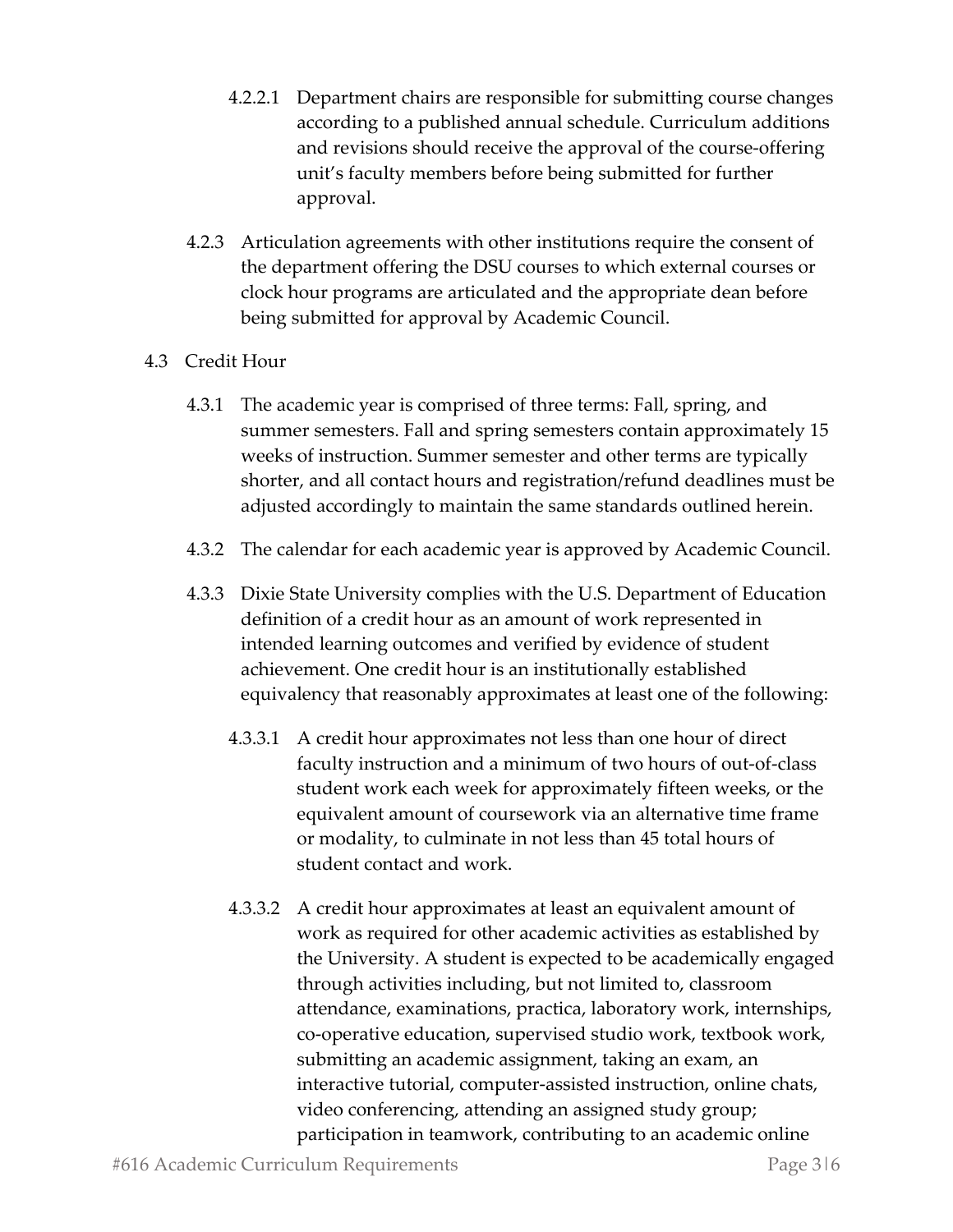discussion; and initiating contact with a faculty member to ask questions about the academic subject being studied in the course.

- 4.3.4 In traditional courses in a 15-week semester, one 50-minute period of direct instruction per week throughout a 15-week semester equals 12.5 contact hours per credit. The same standard should be used in determining credits for courses which do not meet for 50-minute periods.
	- 4.3.4.1 Minimum contact hour standards for a fifteen-week semester:
		- 4.3.4.1.1 Lecture: 1 hour / week = 1 credit, with 2 hours out-of-class student work per credit required weekly.
		- 4.3.4.1.2 Lab with Credit: Lower-division laboratory courses require minimum 2 hours / week = 1 credit; upper-division laboratory courses require minimum 3 hours / week = 1 credit.
		- 4.3.4.1.3 Lab with No Credit: These courses usually substitute for in- or out-of-class class activities associated with another course, so the hours vary.
		- 4.3.4.1.4 Activity: 2 hours / week = 1 credit
		- 4.3.4.1.5 Clinical: Minimum 3 hours / week = 1 credit, although some programs require more hours per credit.
		- 4.3.4.1.6 Practicum: If offered for credit, similar to Lab with Credit, depending on the level of instructor supervision, specific activities required, and standard of evaluation. Practicum hours can also be similar to Lab with No Credit and substitute for in class activities associated with another course.
		- 4.3.4.1.7 Independent Study: Minimum 45 hours of student work = 1 credit.
		- 4.3.4.1.8 Ensemble: 2 6 hours per week = 1 credit, depending on the amount and standard of performance, outside rehearsal, etc.
		- 4.3.4.1.9 Internship / Cooperative Education: Hourly standards for work experience courses are much higher than other types of coursework, ranging from 45 to 200 total hours of work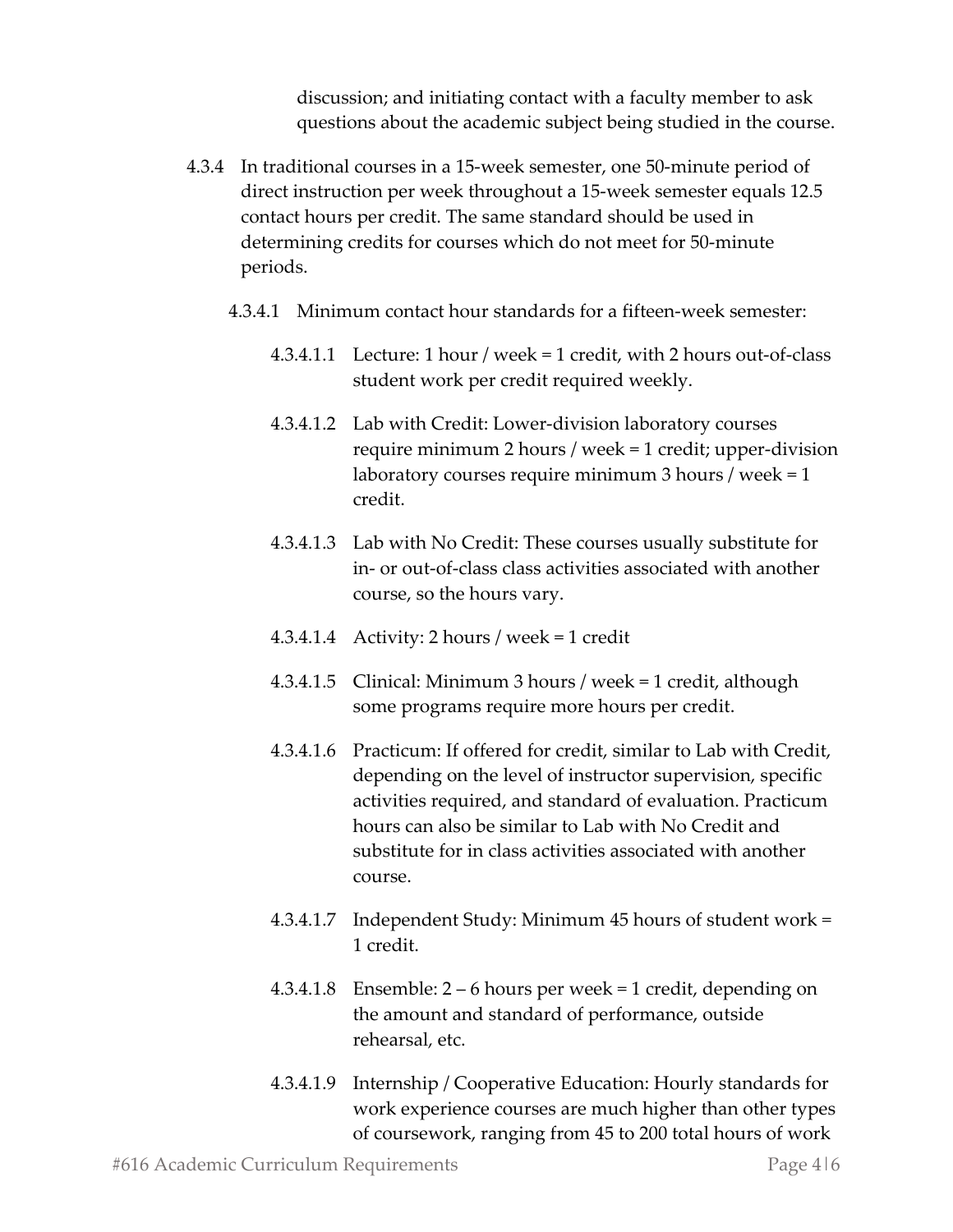= 1 credit.

- 4.3.4.1.10 Studio: 2-hour per week in class per credit, with at least 1 hour per week out-of-class.
- 4.3.4.1.11 Other instruction types may be added but will follow the same minimum standards.
- 4.3.4.2 Except as allowed or required by U.S. Department of Education, State of Utah, Northwest Commission on Colleges and Universities, Utah Board of Regents, or other applicable professional accrediting agency, the credit hour equivalency will apply to all programs at all degree levels, regardless of delivery mode.
- 4.3.5 Review and Evaluation of Credit Hour Integrity
	- 4.3.5.1 The content of a course, the amount of work required of students, and contact hours should remain constant through all term and semester schedules and in any delivery modality.
	- 4.3.5.2 Schedule adjustments made for terms shorter than 15-weeks must meet the total minimum hours of direct instruction and outof-class student work. The minimum contact hour standards for a 15-week semester must be adjusted accordingly for shorter semesters and terms in order to ensure appropriate contact time.
	- 4.3.5.3 Contact hour requirements remain consistent across all instruction modes and formats.
	- 4.3.5.4 As part of the University's cyclical academic Program Review and assessment processes, each academic program will undertake a review of its programs and individual courses at every degree level and every delivery mode to:
		- 4.3.5.4.1 Assure that credit hour assignments are accurate and reliable.
		- 4.3.5.4.2 Assure that any variations in the assignment of credit hours conform to commonly accepted practices in higher education.

## **V. References**

## 5.1 Board of Regents Policies R401, R470